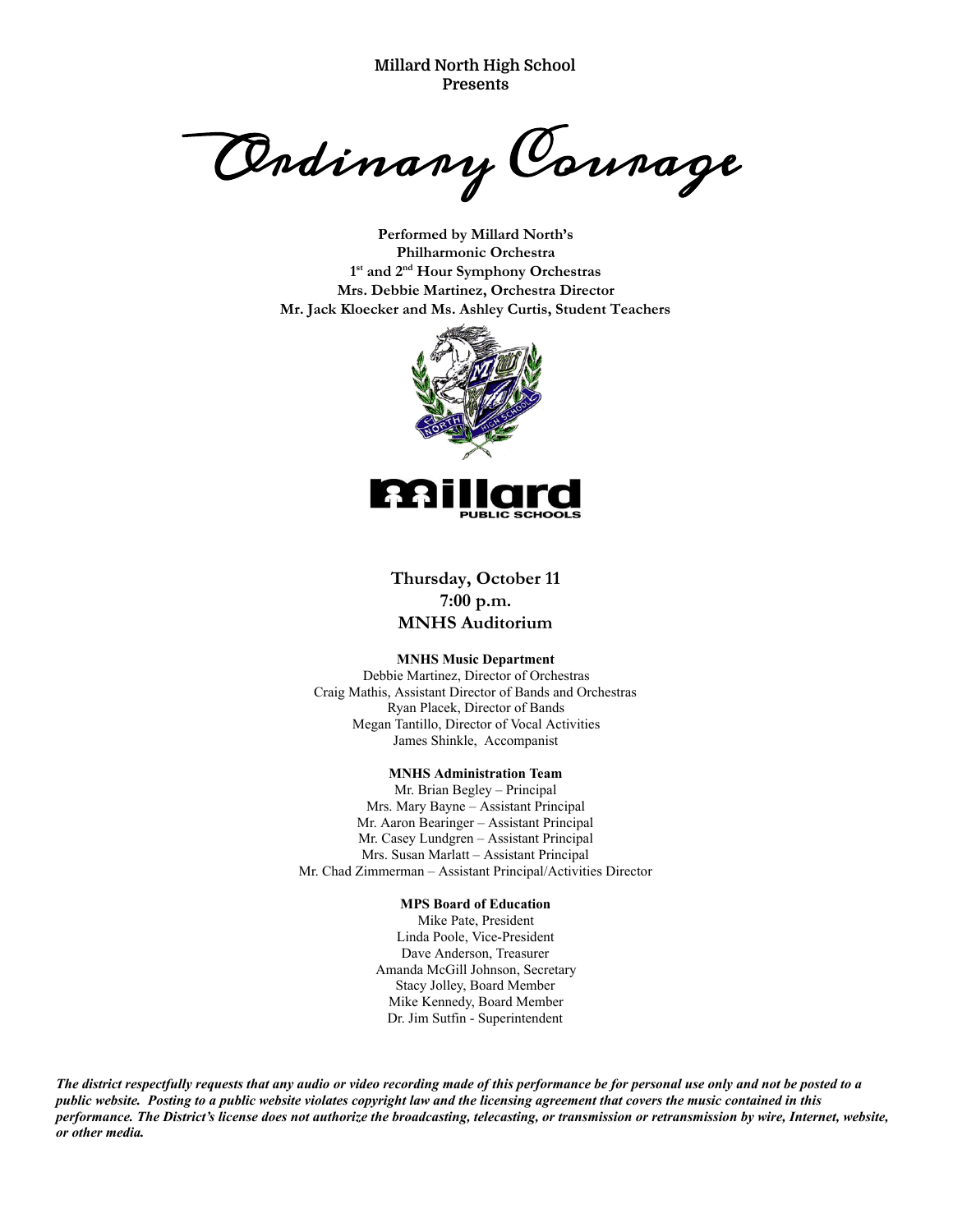Hunting the Wild Beast **Brian Balmages** Brian Balmages Piano: Manogna Mukitineni

Carnival of the Animals Camille Saint-Saens, arr. Frank J. Halferty I. Royal March of the Lions V. The Elephant Speaker: Mr. Brian Begley reciting poems written by Ogden Nash for performance with Carnival of the Animals

Kentucky Jam Shirl Jae Atwell

2<sup>nd</sup> Hour Symphony Orchestra

Symphony No. 9 from "The New World" Antonin Dvorak, arr. Harry Alshin I. Allegro molto

Ms. Ashley Curtis, conducting

Mi Negra (A term of enderament meaning "My Dear) Jesús Florido, arr. Belford Hernandez and Jesús Florido Percussion: Ashlie Mendoza - shaker; Cole Lao - congas; Matan Shapiro - bongos; Chethana Deeduvanu - claves; Chaitra Pirisingula - cowbell; Ian Klimowicz - drum set Mr. Jack Kloecker, conducting

# 1st Hour Symphony Orchestra

| Concerto in D Minor (from Concerto for Two Violins and Piano)<br>Violin Soloists - Ethan Chen and Brenna Monaghan | J. S. Bach, arr. Larry Moore |
|-------------------------------------------------------------------------------------------------------------------|------------------------------|
| Serenade for String Orchestra<br>III. Elegie                                                                      | Pyotor Ilyich Tchaickovsky   |
| *This piece is a rough-draft performance. Serenade for Strings is a year-long project piece<br>for first hour.    |                              |
| The Emerald Falcon<br>Violin Soloist - Joseph Zhong; Bass Soloist - Bryce Herrington                              | Richard Meyer                |

Agincourt Doug Spata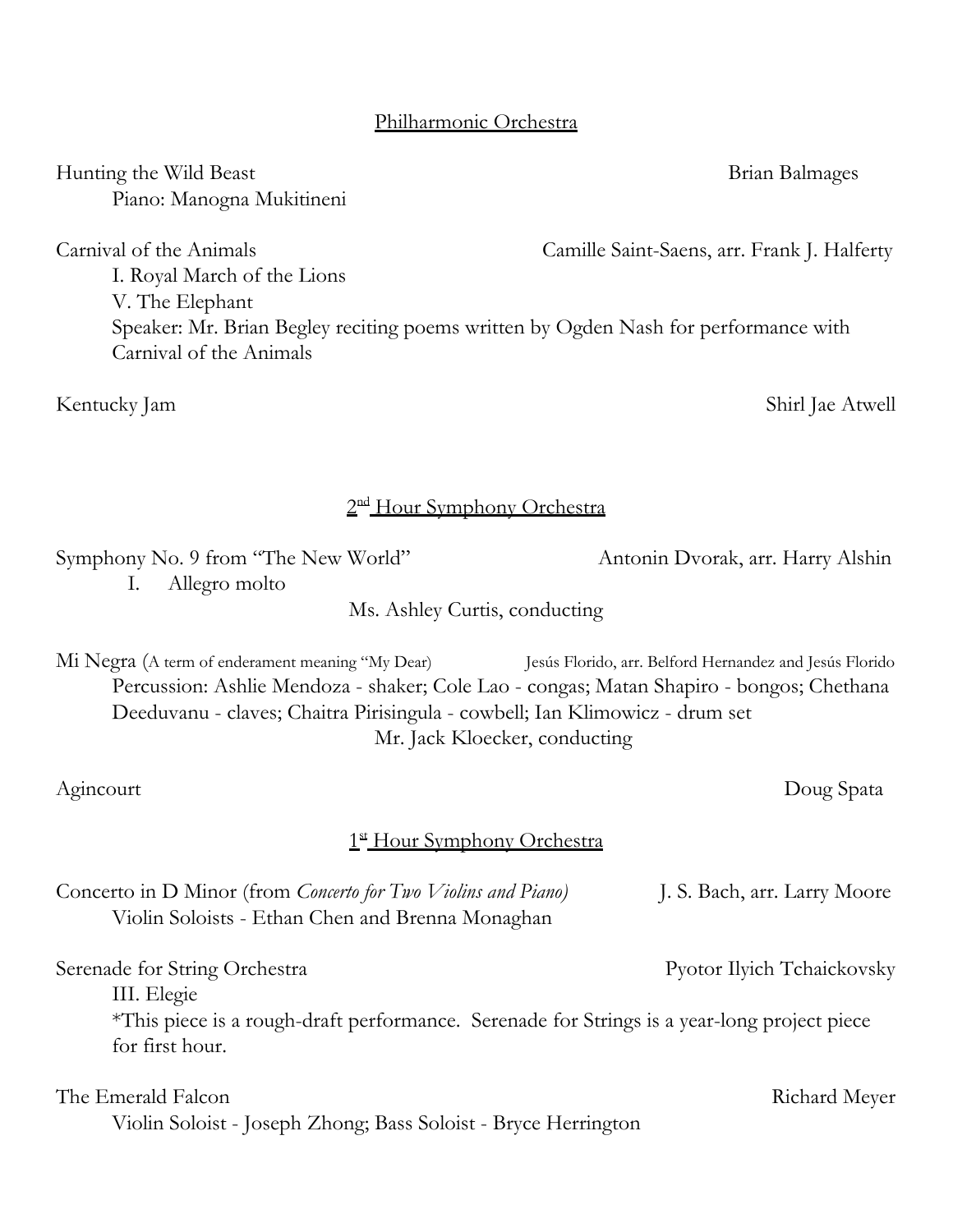# **Philharmonic Orchestra**

## **Violin A**

Ella Baustert Anvitha Boosani\* Ana Carmichael Aidan Coniglio Sanjana Das Audrey Hill\* Brooklyn Johnson Whitney Jung Azumi Kuchma\* Gayatri Pradeep Arjun Ramesh\* Kristine Roberts\* Christian Vihstadt\* Adithya Vinod Kheely Warren Roan Young Jalan Zhu

 $*$  = Orchestra Leadership Team/Class Presidents

## **Violin B**

Abby Adams-Spitzer Shruti Agrawal Bavishya Bachu Erika Centi Haresh Chandrasekar Jessica Cunliffe Niharika Devaraju Izzy Good\* Apurva Hari\* Jack Hughes Sachi Lele\* Rishi Manoj Manogna Muktineni\* Arjun Nair Sun-Hee Park Valeria Ramirez Jasmine Russell Lacie Smith

### **Viola**

Ethan Aughe Katie Clayton Zane Colgan Ananya Dishong\* Lilly Doeppers\* Abby Flaugh\* Carson Keene Ben Lynch Manali Mukherjee Shreeya Shapkota Korbin Welker\* Rose Westerman

## **Cello**

Pranavi Athota\* Audrey Cherek\* Aaron Collins Collette Feagins\* Ben Fritz Austin Glasgow\* Melody Hong\* Rory Jiang\* Jurzy Kaeding Varsha Kethu Donovan Lane Alyssa Lutzow Jeff Luzum\* Brendan McCauley Kylie Schweers Blane Wheeler

### **Bass**

Maddie Bair Prithwish Dasgupta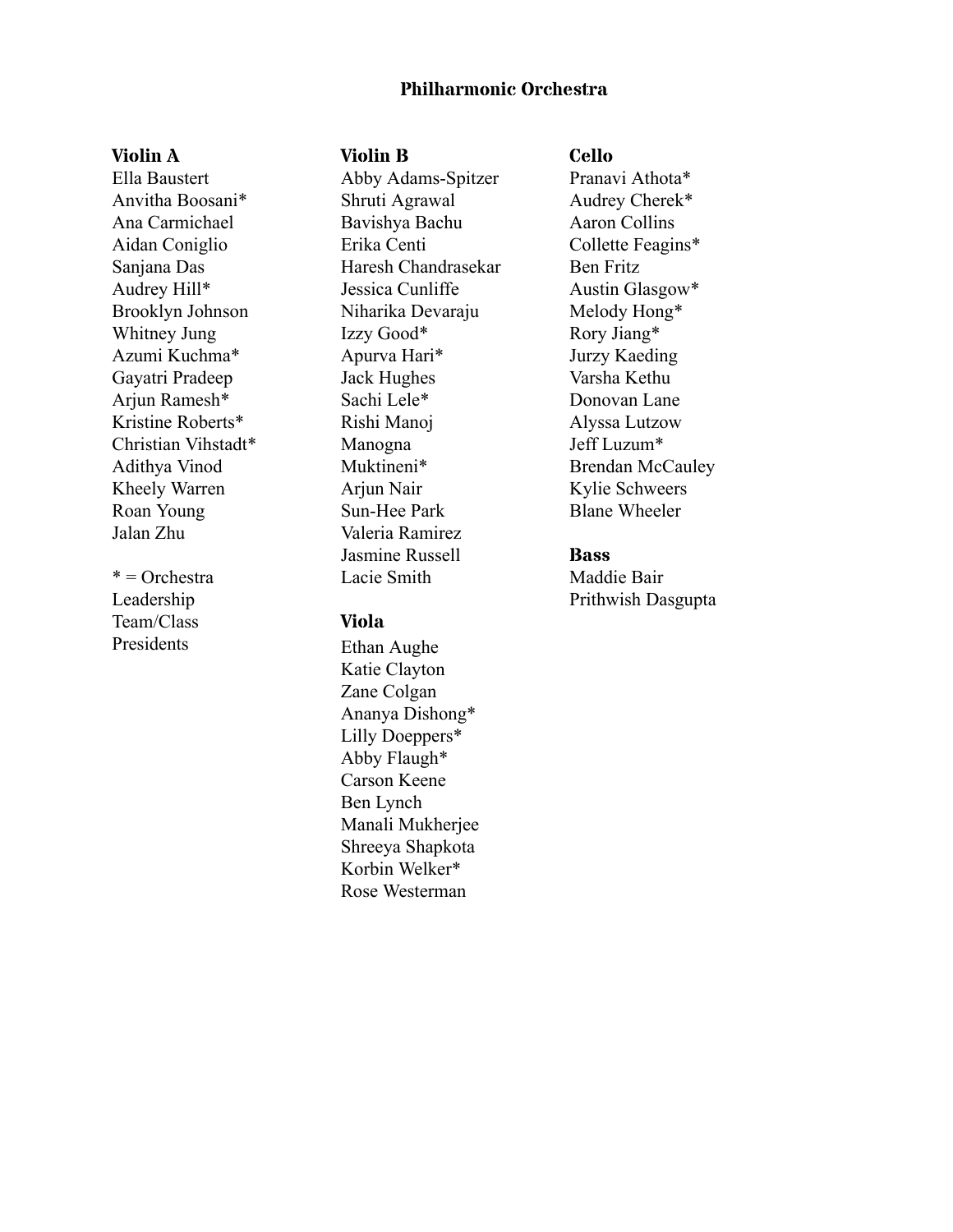# **1 st Hour Symphony Orchestra**

| <b>Violin I</b>     | <b>Violin II</b>       | <b>Cello</b>         |
|---------------------|------------------------|----------------------|
| Ethan Chen*         | Annalisa Centi         | Anusha               |
| <b>Rachel Folts</b> | <b>Brandon Gardner</b> | Deshpande            |
| Danielle            | Liyang Guo             | Logan Dunlop*        |
| Glasgow             | Francesca              | Carl Olson*          |
| Matthew             | Kerkhofs               | Shruti Pradeep       |
| Halbur*             | Sree Kolli*            | Orion Shnayder       |
| Sarah Lee           | Rianna Kopcho          | Kirsten Wandrey      |
| Mara Matache        | Allison Louthan        | Kelson Welker        |
| Elizabeth           | <b>Brenna</b>          | <b>Shresht Yadav</b> |
| Nielsen*            | Monaghan*              | Jamie Youn*          |
| Gracie Schweers     | Anjali Nooka*          |                      |
| Juhi Thakker*       | Niheala                |                      |
| Elaine Whetstine    | Ponnatha               | <b>Bass</b>          |
| Felicia Xiong       | Shreya Yadav*          | <b>Shaunak Datta</b> |
| Joseph (Joey)       |                        | <b>Bryce</b>         |
| <b>Zhong</b>        | <b>Viola</b>           | Herrington           |
|                     | Gretchen Braak         | Cooper Rohde         |
|                     | Michelle Kim           | Adam                 |
| $*$ = Orchestra     | Justin Le              | Rutherford           |
| Leadership          | Quincey                |                      |
| Team/Class          | Loveridge              |                      |
| Presidents          | Cara Lund*             |                      |
|                     | Shivani                |                      |
|                     | Mudhelli*              |                      |
|                     | <b>Jack Neville</b>    |                      |
|                     | Will Talbot*           |                      |
|                     | Alexa Wildy            |                      |
|                     | Addison                |                      |

Welcome!

We're glad you're here. We have worked hard in preparation for this performance. Out of respect for our musicians, please observe the following guidelines:

- Ringers set to silent or off
- No talking while playing
- Refrain from flash photography during performance

If you need to leave and come back during the concert, do so in between selections.

Williams\*

Thank you and enjoy the show!

*The district respectfully requests that any audio or video recording made of this performance be for personal use only and not be posted to a public website. Posting to a public website violates copyright law and the licensing agreement that covers the music contained in this performance. The District's license does not authorize the broadcasting, telecasting, or transmission or retransmission by wire, Internet, website, or other media.*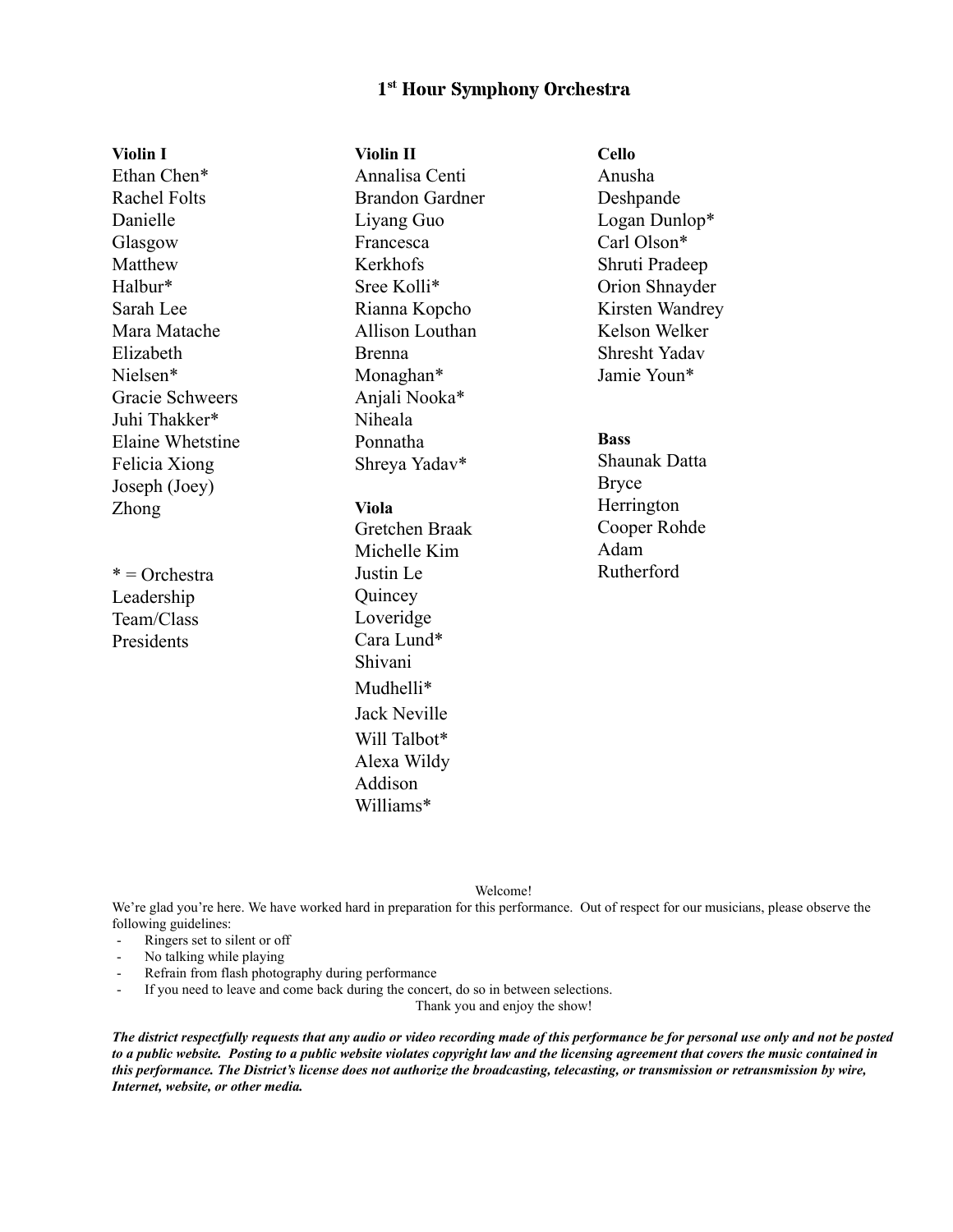# **Upcoming Events:**

| <b>Date</b>             | <b>Time</b>                         | <b>Event</b>                                                                                          | Location                                   |
|-------------------------|-------------------------------------|-------------------------------------------------------------------------------------------------------|--------------------------------------------|
| 11-14 thru<br>$11 - 16$ | Overnight Stay                      | NMEA All State Orchestra (students who were<br>selected by their audition)                            | $UN-L$                                     |
| $11 - 15$               | 10:15 AM                            | MNHS Chamber Orchestra performs at NMEA<br>(required for first hour orch. students)                   | <b>UN-L Kimball Recital</b><br><b>Hall</b> |
| $11-30$                 | 5 PM                                | MNHS Concerto Competition Auditions Due                                                               | Online                                     |
| $12 - 4$                | 7 PM                                | MN Orchestra Concert (required for all<br>orch.students)                                              | <b>MNHS Auditorium</b>                     |
| $12 - 6$                | Noon                                | <b>Chamber Orchestra performs for Sound Health</b>                                                    | <b>UNMC Cancer Center</b>                  |
| $1 - 28$                | All Day                             | MPS Orchestra Clinic (required for all<br>orch.students)                                              | <b>Baxter Arena</b>                        |
| $1 - 28$                | 7 PM                                | MPS Orchestra Concert (required for all<br>orch.students)                                             | <b>Baxter Arena</b>                        |
| $1-25$ thru<br>$1 - 27$ | All Day                             | <b>UNO BOCH Festival (selected)</b>                                                                   | UNO/Baxter Arena                           |
| $3 - 2$                 | <b>TBD</b>                          | Possible performance for 1st hour orch at LINKS<br><b>Orchestra Festival</b>                          | <b>Lincoln High School</b>                 |
| $3 - 4$                 | 5PM rehearsal/<br>7:30PM<br>concert | MN Orchestra Concert w/KMS and NMS (req. for<br>grades 10-12) and Concerto Competition<br>Performance | <b>MNHS Auditorium</b>                     |
| $3 - 16$                | All Day                             | <b>UNO String Olympics</b>                                                                            | <b>UNO</b>                                 |
| $4-9$                   | 7 PM                                | MN Orchestra Concert (required for all<br>orch.students)                                              | <b>MNHS Auditorium</b>                     |
| 4-10 thru<br>$4 - 13$   | <b>TBD</b>                          | <b>District Music Contest (large ensemble competition</b><br>required for 1st hour)                   | <b>Burke HS</b>                            |
| $5-4$                   | 1 PM                                | MN Orch performs at Oakview (required for<br>seniors)                                                 | <b>Oakview Mall</b>                        |
| $5-9$                   | 5 PM                                | MN Music Awards Night                                                                                 | Cafeteria/Auditorium                       |
| $5 - 11$                | 7 AM-Noon                           | <b>ASTA Young Orch. Festival (req. 9th grade only)</b>                                                | <b>Millard South HS</b>                    |
| $5 - 25$                | 5 PM                                | MN Orch performs at Graduation (required for 1st<br>and 2nd hour orchestras)                          | <b>Baxter Arena</b>                        |
| 7-15 thru<br>$7 - 19$   | <b>TBD</b>                          | Tentative MPS Summer String Studio Camp<br>(high-school level orch. camp)                             | <b>MNHS</b>                                |